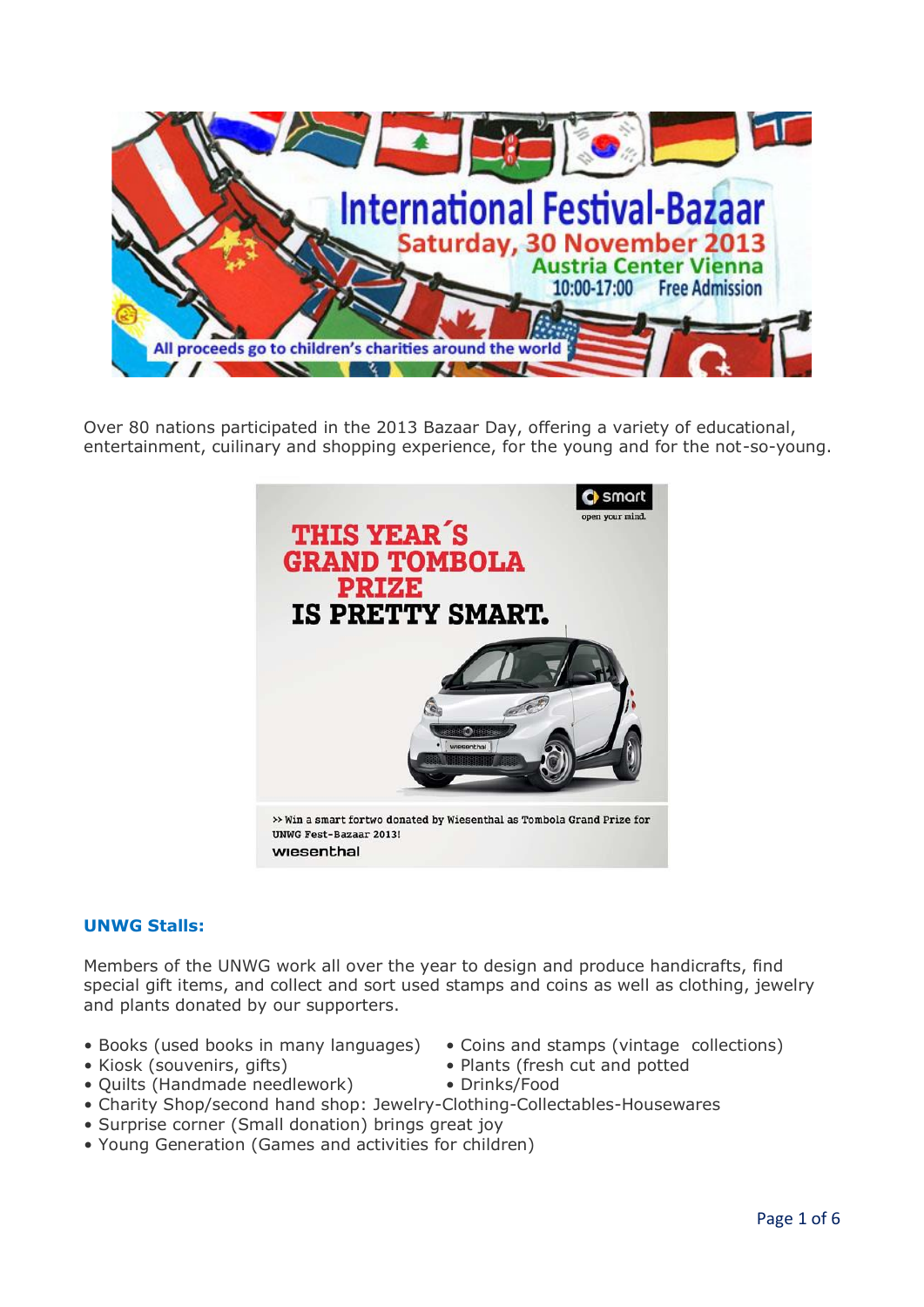# **National Goods Stalls:**

Handicrafts and special products from more than 40 nations were on sale at the international Festival-Bazaar.

| Algeria             | Japan              | Philippines            |
|---------------------|--------------------|------------------------|
| Armenia             | Jordan             | Poland                 |
| Azerbaijan          | Kenya              | Qatar                  |
| <b>Burkina Faso</b> | Korea, Republic of | Saudi Arabia           |
| Cameroon            | Kuwait             | Serbia                 |
| China               | Kyrgyzstan         | Sudan                  |
| Colombia            | Lao PDR            | Syria                  |
| Egypt               | Lebanon            | South Africa           |
| Ethiopia            | Libya              | Thailand               |
| European Union      | Malawi             | Turkey                 |
| Georgia             | Morocco            | Tunisia                |
| Hungary             | Myanmar            | <b>United Emirates</b> |
| India               | Nepal              | United Kingdom         |
| Indonesia           | Norway             | Ukraine                |
| Iran                | Oman               | Yemen                  |
| Iraq                | Palestine          | Zambia                 |

#### **Restaurant Stalls:**

Members of the UNWG, with support from their compatriots, offered food and drinks special to their home country.

| <b>Arab Countries</b>   | Germany            | Peru        |
|-------------------------|--------------------|-------------|
| Argentina               | Hungary            | Philippin   |
| Austria                 | India              | Poland      |
| Australia / New Zealand | Indonesia          | Russia      |
| Azerbaijan              | Ireland            | South Af    |
| <b>Brazil</b>           | Japan              | Spain       |
| Cameroon                | Kenya              | Sri Lanka   |
| Canada                  | Korea, Republic of | Thailand    |
| China                   | Lao PDR            | Turkey      |
| Colombia                | Malaysia           | United K    |
| Costa Rica              | Nepal              | <b>UNWG</b> |
| Cuba                    | Nigeria            | <b>USA</b>  |
| Eritrea                 | Pakistan           | Venezuel    |
| Georgia                 | Paraguay           | Vietnam     |
|                         |                    |             |

Philippines South Africa Sri Lanka ublic of Thailand United Kingdom Venezuela

#### **Other Charitable Organizations:**

In support of other non-profit organizations working to help children, we invited them to join us.

- Jugend am Werk Bloombo (Austria)
- Lions Club Ostarrichi Wiener Tafel
- 
- 
- Rett Syndrom Gesellschaft Children planet
- 
- 
- 
- WOBES Schenkenfelden
- Helping Hands Helping Hands Family
	-
- Rheumalis Austrian Burma Center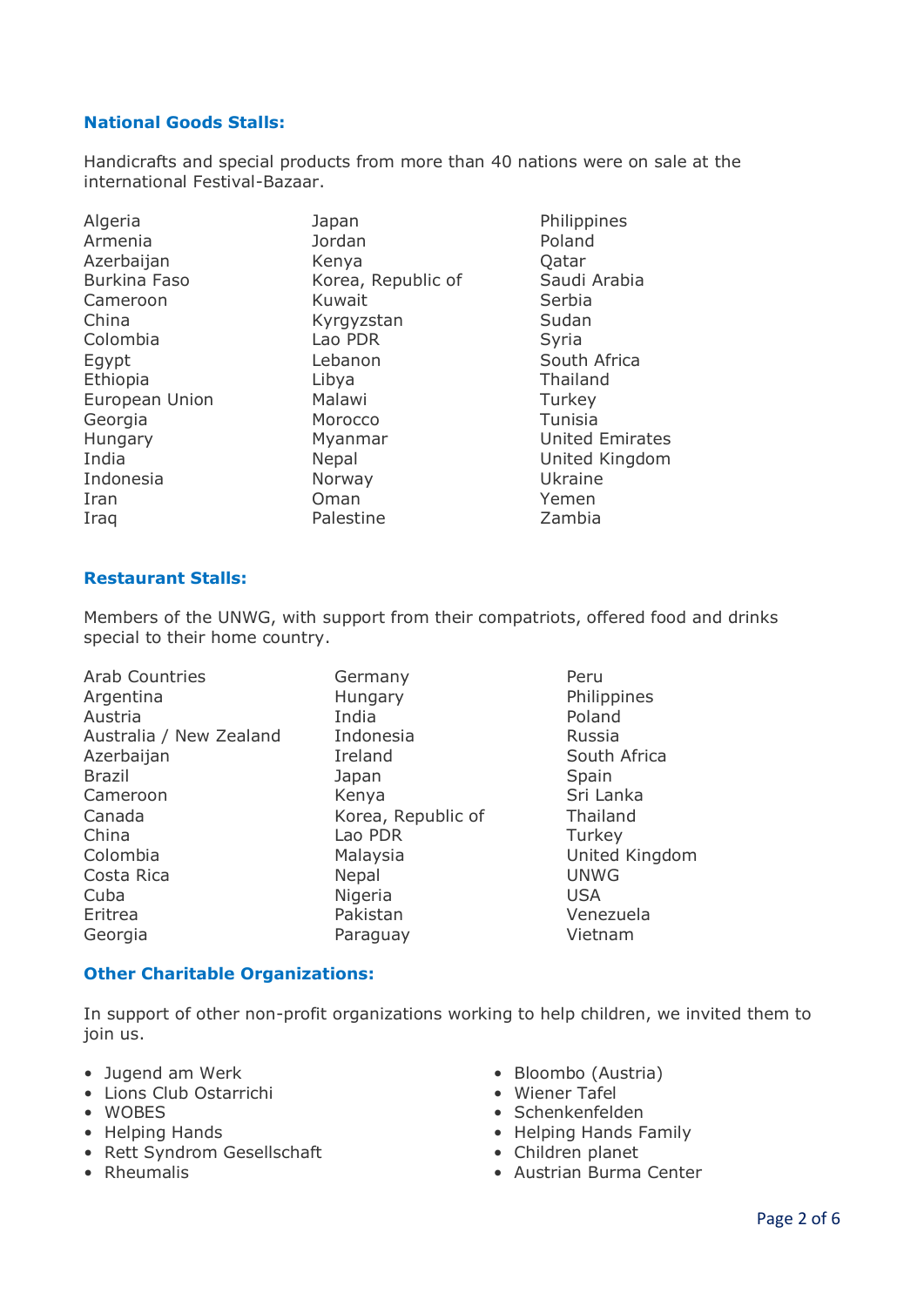- Annemarie Imhof Damenkomitee CREATTE
	-
- Wiener Hilfswerk UNICEF
- ÖHTB (Society for Deaf and Blind)
- Behindertenhilfe Klosterneuburg
- GIN Gemeinwesenintegration und Normalisierung
- Special School in Vienna/Mrs. Gedl
- Verein Selbsthilfegruppe Pflegefamilien
- Afesip Fair Fashion AFF (Cambodia)
- Verein für Naturkatastrophenhilfe im Iran
- Wiener Sozialdienste Förderung & Begleitung
- Österreichische Gesellschaft für Muskelkranke

# **Arts and Crafts Stalls:**

We invited Austrian and international craftsmen and women to present their products.

AmbaJelinek Jilah,Griselda Baghdoyan, Chogdik Koller, Nitya Bruckner, Phyllis König, Sieglinde Escobosa,Fernandez Miksits, Karin Farrell, Mary **Mohangwe, Elise** Mohangwe, Elise Friedl, Heidemarie Nebel Golkowsky, Rosemary Noravian Goncalves -Preininger Rai-Schweiger Hurban, Karin VanGeuze, Christin Iddrisu,Yakubu

# **Cultural Performances:**

Performing artists presented a kaleidoscope of international entertainment throughout the day.

# **Participating Countries:**

| ARGENTINA       | DOMINICAN REPUBLIC | <b>NORWAY</b>       |
|-----------------|--------------------|---------------------|
| AUSTRIA         | <b>INDIA</b>       | <b>OFID FRIENDS</b> |
| <b>BULGARIA</b> | <b>TRAK</b>        | PARAGUAY            |
| <b>COLOMBIA</b> | JAPAN.             |                     |

# **Performing Artists:**

*Cool & Juicy Band - Rock`n`Roll and Blues Band* Cuban Salsa Workshop CHOIR OPEC OFID. (OPEC Fund for International Development) IMEN Program-International Music Education Network Koto, Japanese Instrument Performance Musical Group of Iraq (Songs in Kurdish and Arabic) Paraguayan Folk Dance Group "YUKY The Paraguayan Folk Dance Group "JEROKY" The Argentinien Group:

- Alejandra Rogel y Jorge Bosicovich Martin y Chiara
- Enrique Thompson & Band Pablo, Grande Folklore
- 
- Jorge y Doris Rolando Sotelo Folklore
- Maria y Pablo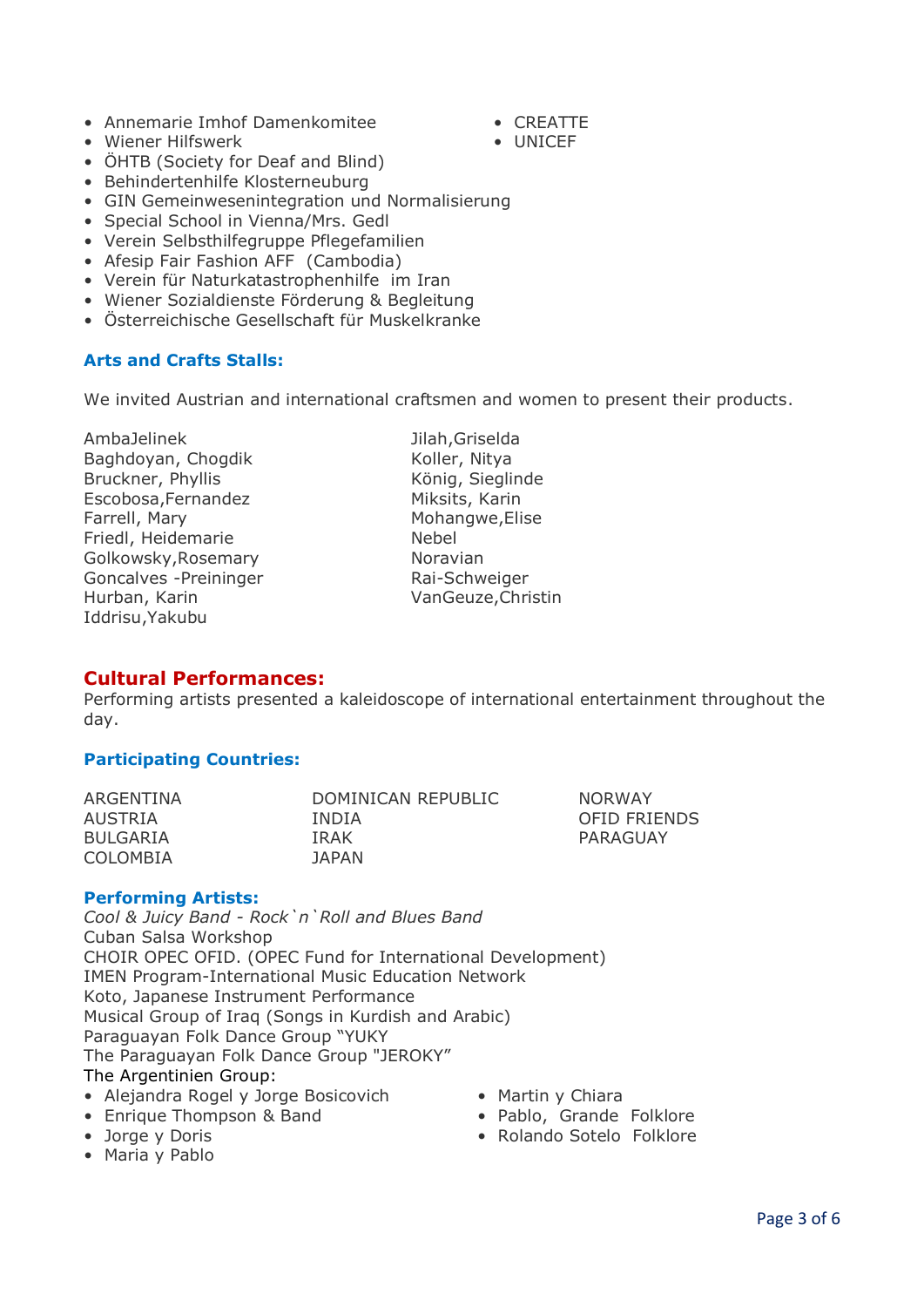#### **Costumes of the World:**

It's a carnival of people's cultures, displaying the diversity of national costumes and ethnic groups with traditional music, dances & songs, featuring Bernhard Wolfs heart on flute.

ANTIQUA/BARBADO FRANCE PAKISTAN BANGLADESH GREECE PARAQUAY BOLIVIA INDIA PHILIPPINES BRAZIL INDONESIA SYRIA BURUNDI KENYA UKRAINE COLOMBIA JAPAN VENEZUELA COTE D'VOIRE NICARAGUA CUBA NIGERIA

#### **The Young Talent Show:**

This is the platform for the youth or young at heart to display their talents artistically in song, movements and dance. The artists include:

- The young troopers (Co-coordinator: Eva Attapah)
- Exquisite by Little Babsie
- Vivid Voices (Musical Director Ariano Pullano)
- Jerocky & Juky Paraquay (Estrella)
- Bellydance (Anne Medhurst)
- Hip Hop Mix (Keji)

# **We thank our partners and donors for their support of the UNWG.**

#### **Partners 2013:**







# **All donors 2013:**

Adria Yacht Center Hotel Sofitel Vienna Stephansdom Almdudler Irodion Restaurant APCOA Jeroky Paraguay Austria Center Vienna (ACV) Kattus

Agencia Balear De Turismo Imperial Ridingschool Renaissance Hotel Aida **Inst.** for Alternative Health consulting Bank Austria Kirill Ovchinnikov Haute Couture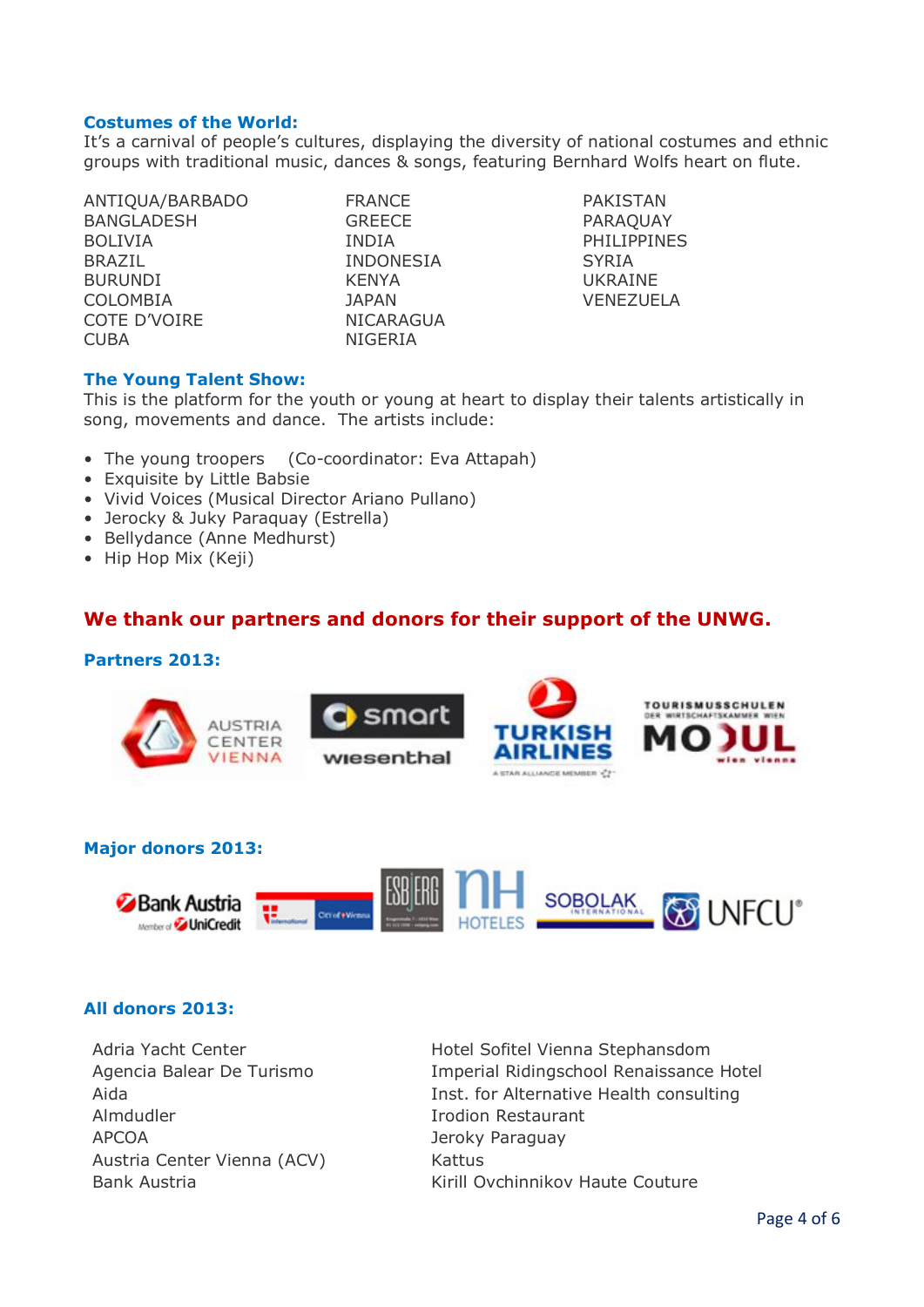BAUMAX Kremslehner Hotels Wien Beauty Island Cosmetic Studio Kunsthistorisches Museum BMW Lanz Trachten Boehringer-Ingelheim Leiner Bröselkeks Liska Furrier Bundy Bundy Lobmeyr Cafe Hawelka Lusthaus Restaurant Chopard Marion's Hutatelier Clarins (Österreich) GmbH Mautner Markhof Feinkost GmbH Columbus Fitness Club Meinl am Graben DDSG - Blue Danube GmbH Mitraco Dehner Garten Center GmbH Nägele and Strubell Donauturm Nestle Dorotheum NH Hotels Druckaktiv Novartis Elite Tours **Novomatic** Embassy of Azerbaijan **Old Timer Wien** Embassy of Brazil/PM OPEC Embassy of Chile **Chile Chile Childeen** Original Wiener Praterkasperl Embassy of Colombia **Canadia** Orion Lights Embassy of Cuba Österreichische Werkstätten Embassy of El Salvador **Park Inn by Radisson Hotels** Embassy of Guatemala Piccini Embassy of Panamá Rahimi Carpet Embassy of Paraguay The Raiffeisen Bank International Embassy of Venezuela Restaurant Retsina Erik Esbjerg Reza Faghi Kashani Estee Lauder Salmbraeu Feldenkrais Schönbrunner Tiergarten Fellner Flower Schwäbische Jungfrau Flamm Setarehkavir Carpets Flora Joy Blumenhandels GmbH Sichuan Restaurant Franz Mueller Textil-GmbH Sir Anthony Frey Wille **Sphinx Lingua Wien** Gartenbau Lederleitner Sport Eybl Nord Gastgewerbefachschule (GAFA) Sportalm Hotel Kirchberg Gerstner Staud Gewista WerbegmbH Towards the Future Foundation Grand Hotel Wien **Turismo Andaluz** Griechenbeisl Turkish Airlines Gutsverwaltung Fridau Tacoli TUV Wien Akademie Hannelore Footcare **UNFCU** Har Le Kin, Hairdresser **UNIOA** Haribo Vargas, Amalia & Ramón Hilton Vienna Danube Vienna English Theater Hotel Ambassador Vienna Explorer

Douglas Parfumerie Norbert Jakob Schmid Verlags GmbH Glaseichung Ing. Huber-Rechberger TURESPAÑA Spanish Tourist Office in Vienna